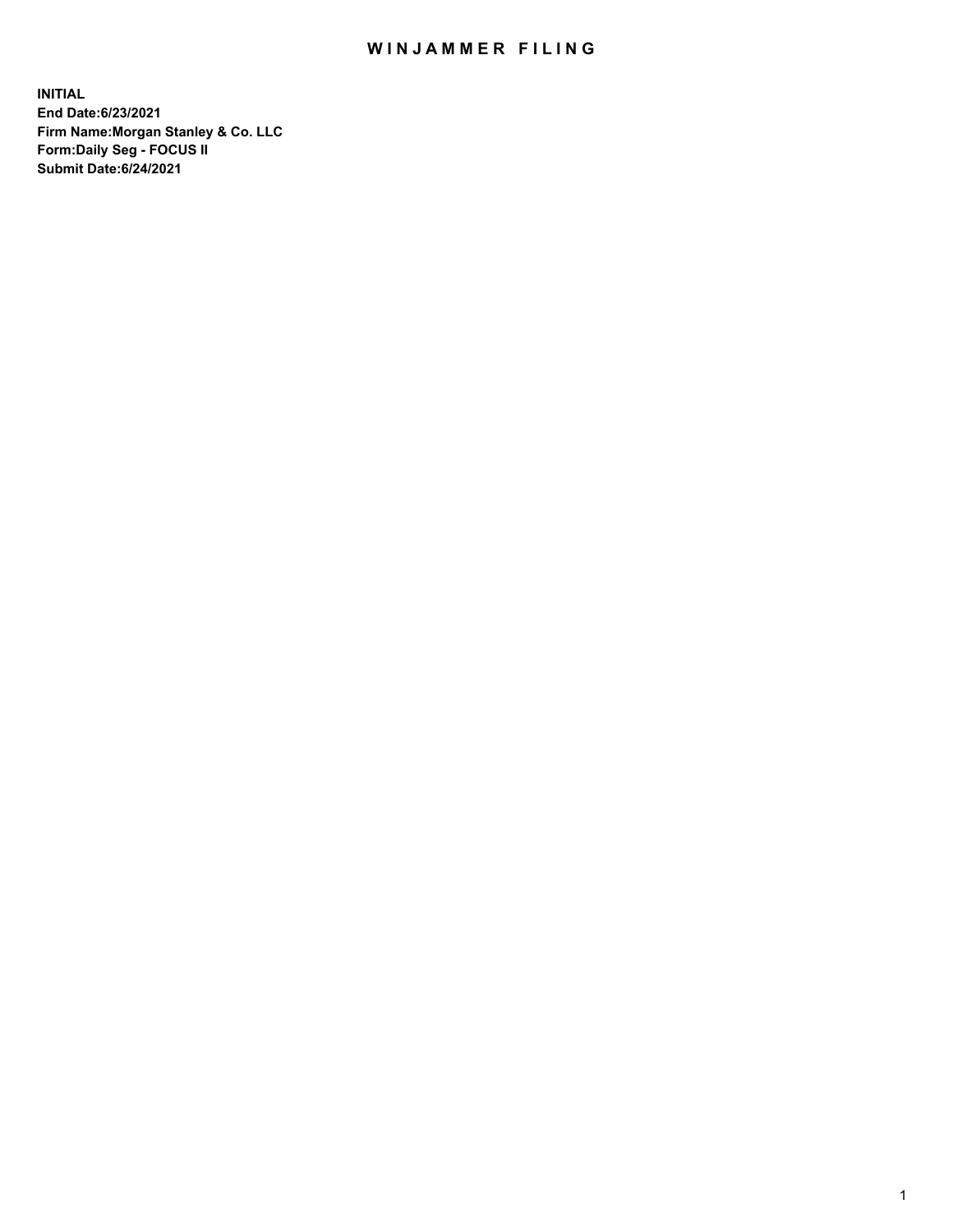**INITIAL End Date:6/23/2021 Firm Name:Morgan Stanley & Co. LLC Form:Daily Seg - FOCUS II Submit Date:6/24/2021 Daily Segregation - Cover Page**

| Name of Company                                                                                                                                                                                                                                                                                                                | Morgan Stanley & Co. LLC                               |
|--------------------------------------------------------------------------------------------------------------------------------------------------------------------------------------------------------------------------------------------------------------------------------------------------------------------------------|--------------------------------------------------------|
| <b>Contact Name</b>                                                                                                                                                                                                                                                                                                            | <b>Ikram Shah</b>                                      |
| <b>Contact Phone Number</b>                                                                                                                                                                                                                                                                                                    | 212-276-0963                                           |
| <b>Contact Email Address</b>                                                                                                                                                                                                                                                                                                   | Ikram.shah@morganstanley.com                           |
| FCM's Customer Segregated Funds Residual Interest Target (choose one):<br>a. Minimum dollar amount: ; or<br>b. Minimum percentage of customer segregated funds required:% ; or<br>c. Dollar amount range between: and; or<br>d. Percentage range of customer segregated funds required between: % and %.                       | 235,000,000<br><u>0</u><br>00<br>0 <sub>0</sub>        |
| FCM's Customer Secured Amount Funds Residual Interest Target (choose one):<br>a. Minimum dollar amount: ; or<br>b. Minimum percentage of customer secured funds required:% ; or<br>c. Dollar amount range between: and; or<br>d. Percentage range of customer secured funds required between:% and%.                           | 140,000,000<br><u>0</u><br><u>00</u><br>0 <sub>0</sub> |
| FCM's Cleared Swaps Customer Collateral Residual Interest Target (choose one):<br>a. Minimum dollar amount: ; or<br>b. Minimum percentage of cleared swaps customer collateral required:% ; or<br>c. Dollar amount range between: and; or<br>d. Percentage range of cleared swaps customer collateral required between:% and%. | 92,000,000<br><u>0</u><br><u>00</u><br>00              |

Attach supporting documents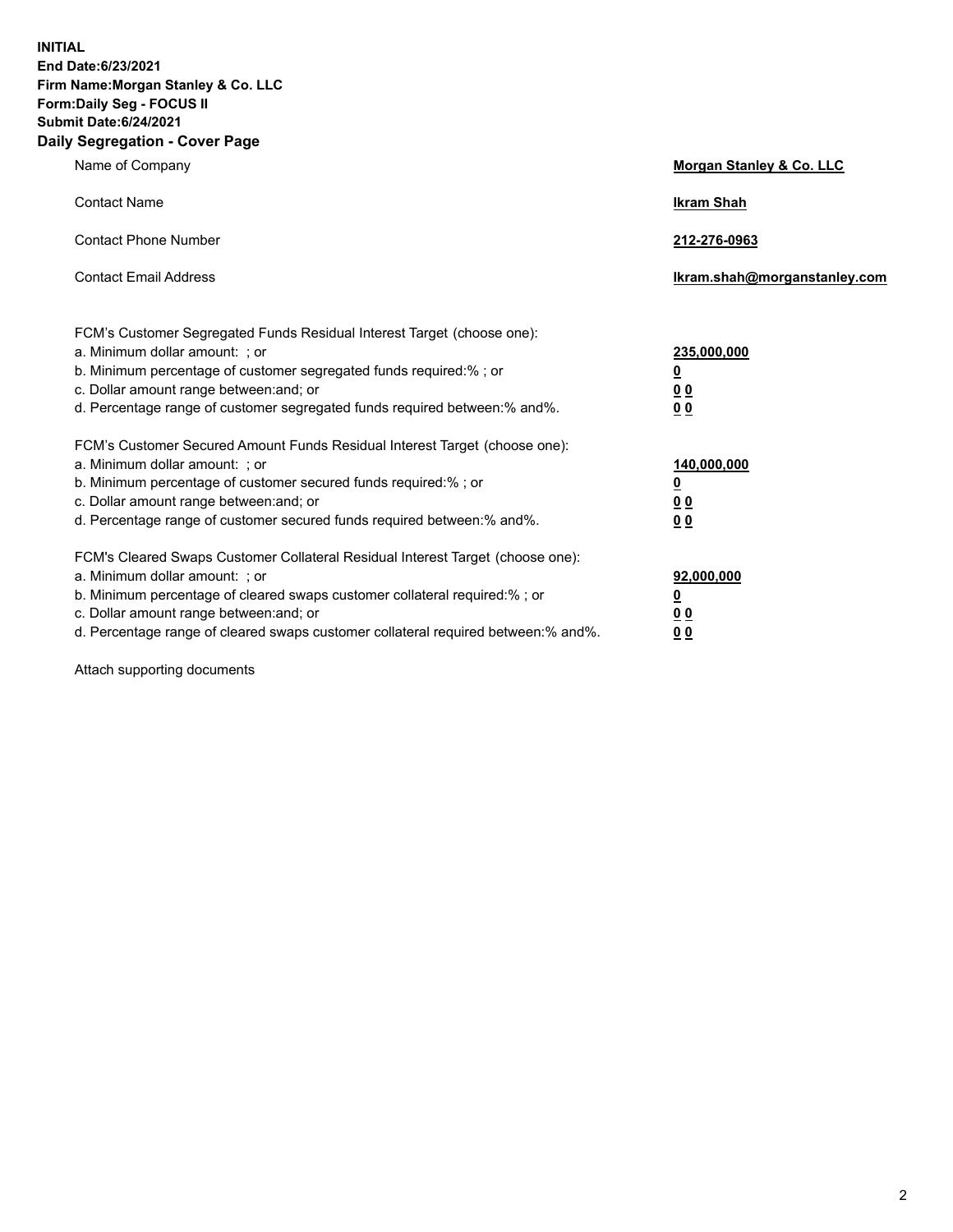## **INITIAL End Date:6/23/2021 Firm Name:Morgan Stanley & Co. LLC Form:Daily Seg - FOCUS II Submit Date:6/24/2021**

## **Daily Segregation - Secured Amounts**

|    | Foreign Futures and Foreign Options Secured Amounts                                               |                                   |
|----|---------------------------------------------------------------------------------------------------|-----------------------------------|
|    | Amount required to be set aside pursuant to law, rule or regulation of a foreign                  | $0$ [7305]                        |
|    | government or a rule of a self-regulatory organization authorized thereunder                      |                                   |
| 1. | Net ledger balance - Foreign Futures and Foreign Option Trading - All Customers                   |                                   |
|    | A. Cash                                                                                           | 4,826,723,297 [7315]              |
|    | B. Securities (at market)                                                                         | 2,190,387,434 [7317]              |
| 2. | Net unrealized profit (loss) in open futures contracts traded on a foreign board of trade         | 457,110,679 [7325]                |
| 3. | Exchange traded options                                                                           |                                   |
|    | a. Market value of open option contracts purchased on a foreign board of trade                    | 26,758,543 [7335]                 |
|    | b. Market value of open contracts granted (sold) on a foreign board of trade                      | -17,798,949 [7337]                |
| 4. | Net equity (deficit) (add lines 1.2. and 3.)                                                      | 7,483,181,004 [7345]              |
| 5. | Account liquidating to a deficit and account with a debit balances - gross amount                 | 46,763,289 [7351]                 |
|    | Less: amount offset by customer owned securities                                                  | -46,618,332 [7352] 144,957 [7354] |
| 6. | Amount required to be set aside as the secured amount - Net Liquidating Equity                    | 7,483,325,961 [7355]              |
|    | Method (add lines 4 and 5)                                                                        |                                   |
| 7. | Greater of amount required to be set aside pursuant to foreign jurisdiction (above) or line<br>6. | 7,483,325,961 [7360]              |
|    | FUNDS DEPOSITED IN SEPARATE REGULATION 30.7 ACCOUNTS                                              |                                   |
| 1. | Cash in banks                                                                                     |                                   |
|    | A. Banks located in the United States                                                             | 190,147,249 [7500]                |
|    | B. Other banks qualified under Regulation 30.7                                                    | 638,599,426 [7520] 828,746,675    |
|    |                                                                                                   | [7530]                            |
| 2. | <b>Securities</b>                                                                                 |                                   |
|    | A. In safekeeping with banks located in the United States                                         | 549,816,605 [7540]                |
|    | B. In safekeeping with other banks qualified under Regulation 30.7                                | 42,468,793 [7560] 592,285,398     |
|    |                                                                                                   | [7570]                            |
| 3. | Equities with registered futures commission merchants                                             |                                   |
|    | A. Cash                                                                                           | 18,559,761 [7580]                 |
|    | <b>B.</b> Securities                                                                              | $0$ [7590]                        |
|    | C. Unrealized gain (loss) on open futures contracts                                               | $-3,319,589$ [7600]               |
|    | D. Value of long option contracts                                                                 | $0$ [7610]                        |
|    | E. Value of short option contracts                                                                | 0 [7615] 15,240,172 [7620]        |
| 4. | Amounts held by clearing organizations of foreign boards of trade                                 |                                   |
|    | A. Cash                                                                                           | $0$ [7640]                        |
|    | <b>B.</b> Securities                                                                              | $0$ [7650]                        |
|    | C. Amount due to (from) clearing organization - daily variation                                   | $0$ [7660]                        |
|    | D. Value of long option contracts                                                                 | $0$ [7670]                        |
|    | E. Value of short option contracts                                                                | 0 [7675] 0 [7680]                 |
| 5. | Amounts held by members of foreign boards of trade                                                |                                   |
|    | A. Cash                                                                                           | 4,195,395,285 [7700]              |
|    | <b>B.</b> Securities                                                                              | 1,598,102,036 [7710]              |
|    | C. Unrealized gain (loss) on open futures contracts                                               | 460,430,267 [7720]                |
|    | D. Value of long option contracts                                                                 | 26,758,543 [7730]                 |
|    | E. Value of short option contracts                                                                | -17,798,949 [7735] 6,262,887,182  |
|    |                                                                                                   | [7740]                            |
| 6. | Amounts with other depositories designated by a foreign board of trade                            | $0$ [7760]                        |
| 7. | Segregated funds on hand                                                                          | $0$ [7765]                        |
| 8. | Total funds in separate section 30.7 accounts                                                     | 7,699,159,427 [7770]              |
| 9. | Excess (deficiency) Set Aside for Secured Amount (subtract line 7 Secured Statement               | 215,833,466 [7380]                |
|    | Page 1 from Line 8)                                                                               |                                   |

- 10. Management Target Amount for Excess funds in separate section 30.7 accounts **140,000,000** [7780]
- 11. Excess (deficiency) funds in separate 30.7 accounts over (under) Management Target **75,833,466** [7785]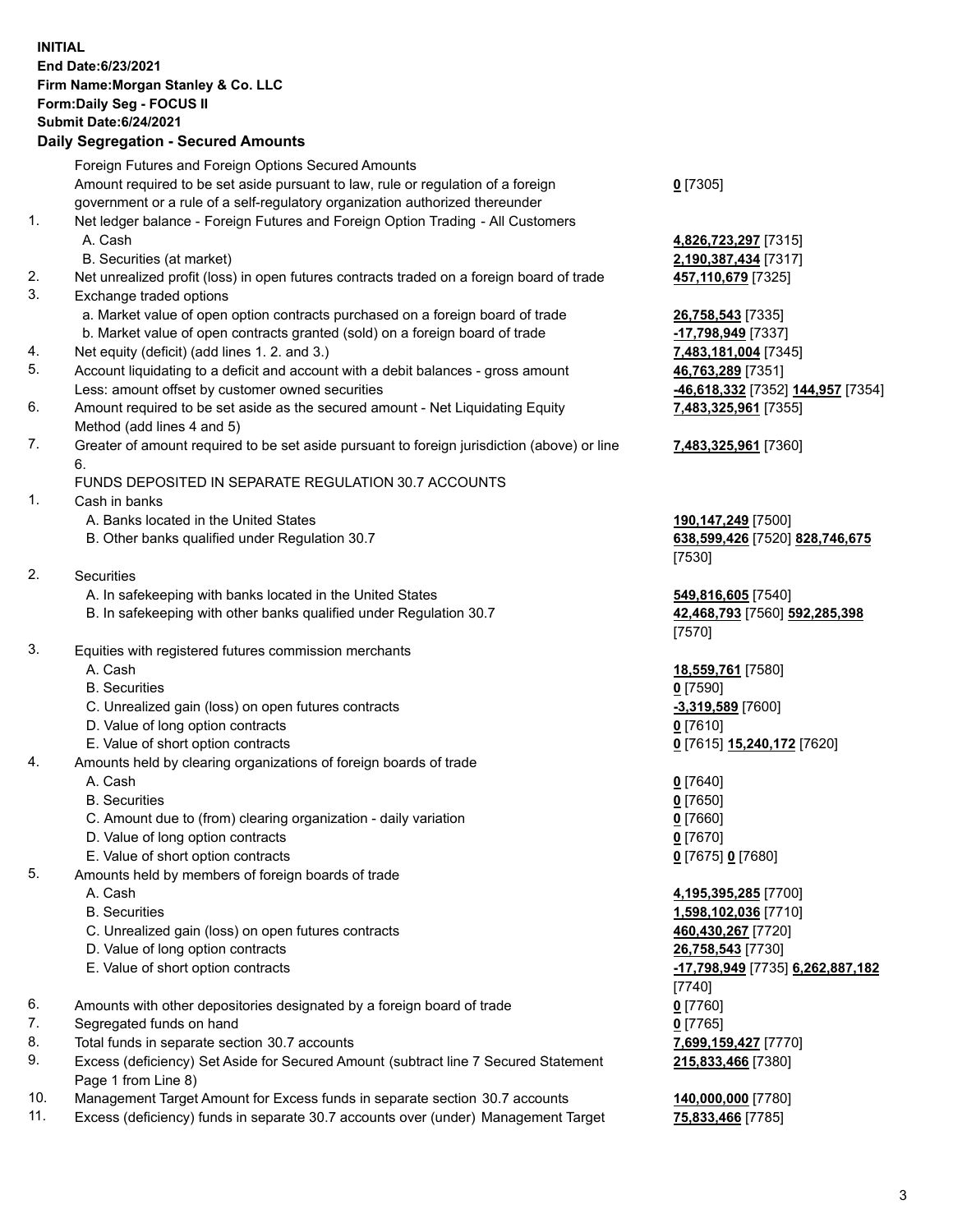**INITIAL End Date:6/23/2021 Firm Name:Morgan Stanley & Co. LLC Form:Daily Seg - FOCUS II Submit Date:6/24/2021 Daily Segregation - Segregation Statement** SEGREGATION REQUIREMENTS(Section 4d(2) of the CEAct) 1. Net ledger balance A. Cash **16,334,339,124** [7010] B. Securities (at market) **8,284,677,911** [7020] 2. Net unrealized profit (loss) in open futures contracts traded on a contract market **716,987,930** [7030] 3. Exchange traded options A. Add market value of open option contracts purchased on a contract market **853,465,279** [7032] B. Deduct market value of open option contracts granted (sold) on a contract market **-387,291,561** [7033] 4. Net equity (deficit) (add lines 1, 2 and 3) **25,802,178,683** [7040] 5. Accounts liquidating to a deficit and accounts with debit balances - gross amount **216,630,416** [7045] Less: amount offset by customer securities **-211,260,520** [7047] **5,369,896** [7050] 6. Amount required to be segregated (add lines 4 and 5) **25,807,548,579** [7060] FUNDS IN SEGREGATED ACCOUNTS 7. Deposited in segregated funds bank accounts A. Cash **2,643,178,822** [7070] B. Securities representing investments of customers' funds (at market) **0** [7080] C. Securities held for particular customers or option customers in lieu of cash (at market) **2,556,264,374** [7090] 8. Margins on deposit with derivatives clearing organizations of contract markets A. Cash **14,999,304,958** [7100] B. Securities representing investments of customers' funds (at market) **0** [7110] C. Securities held for particular customers or option customers in lieu of cash (at market) **5,244,591,857** [7120] 9. Net settlement from (to) derivatives clearing organizations of contract markets **-213,044,134** [7130] 10. Exchange traded options A. Value of open long option contracts **853,465,279** [7132] B. Value of open short option contracts **-387,291,561** [7133] 11. Net equities with other FCMs A. Net liquidating equity **9,748,116** [7140] B. Securities representing investments of customers' funds (at market) **0** [7160] C. Securities held for particular customers or option customers in lieu of cash (at market) **0** [7170] 12. Segregated funds on hand **483,821,680** [7150] 13. Total amount in segregation (add lines 7 through 12) **26,190,039,391** [7180] 14. Excess (deficiency) funds in segregation (subtract line 6 from line 13) **382,490,812** [7190]

- 15. Management Target Amount for Excess funds in segregation **235,000,000** [7194]
- 16. Excess (deficiency) funds in segregation over (under) Management Target Amount Excess

**147,490,812** [7198]